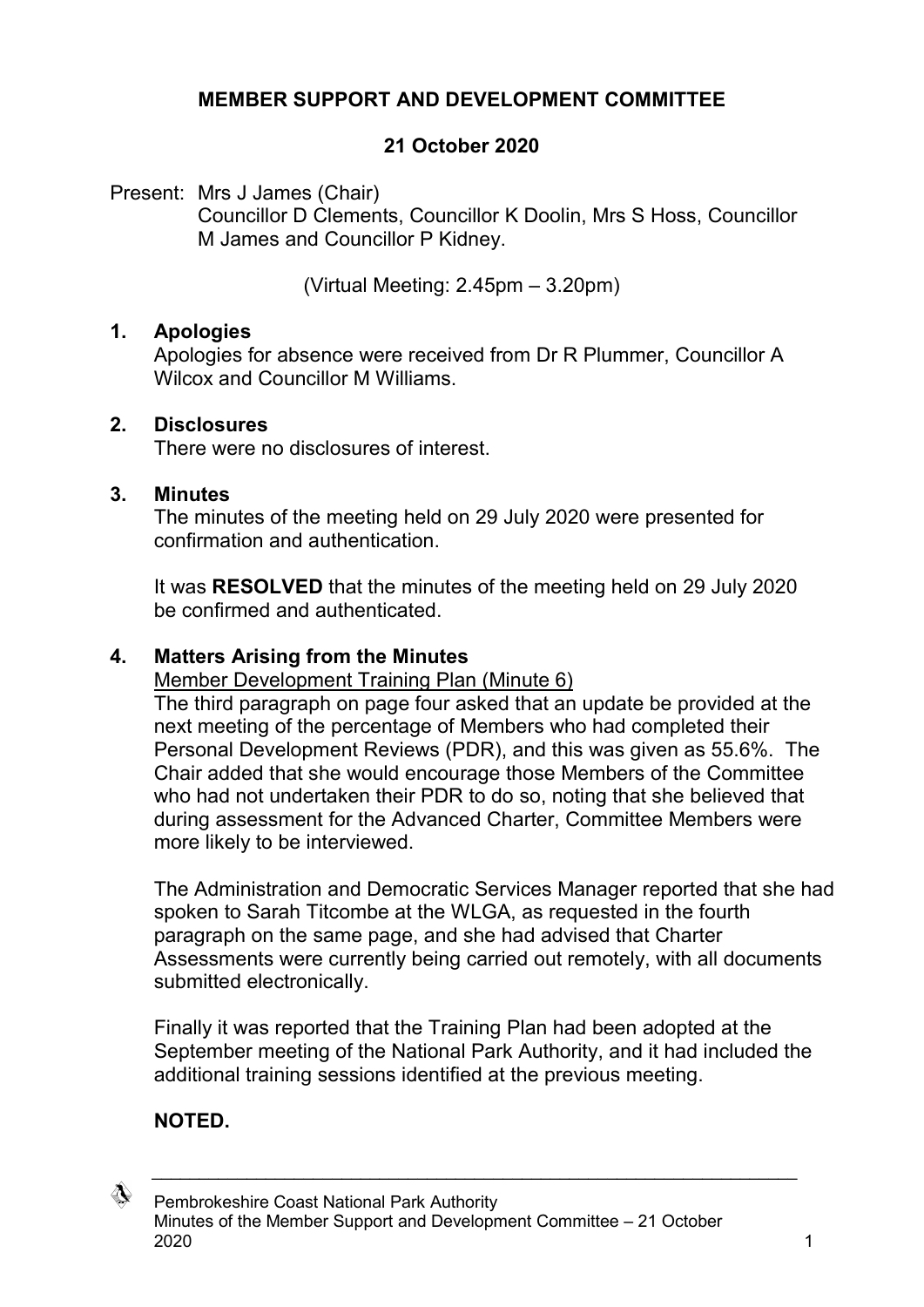# **5. Wales Charter for Member Support and Development**

Members were reminded that the Criteria document attached to the report had been considered at previous meetings of the Committee, and that this set out the work already undertaken by the Authority and identified what needed to be accomplished before a submission for the Advanced Charter could be made.

The Administration and Democratic Services Manager thanked the Chair for her help in the ongoing revision of the document and drew Members' attention to the final column of the table which set out the additional work required.

Criterion A3 required all Members to have received training on the Authority Scheme of Delegation. A meeting would be arranged between the relevant officers to discuss the format of the training, with a view to holding a training session following a National Park Authority or Development Management Committee meeting before the end of 2020. One of the Members had raised with the Chair prior to the meeting that this training could seek to reinforce the strategic and challenge roles of Members versus the operational role of the Chief Executive.

Criterion B3 required that Members' programme of development opportunities was publicised in advance. Now that the training plan had been agreed, a timetable would be drawn up accounting for the availability of those providing the training. It was hoped that most sessions could be delivered virtually/online given the current restrictions.

Criterion B4 related to informing prospective and new Members of their roles and responsibilities and it was reported that the current information document would be revised and updated prior to the 2022 local government elections. One Member asked whether it was worth considering making any training mandatory so that Charter Status could be maintained. The Chair agreed to discuss the options for this with the Administration and Democratic Services Manager.

Evaluation of all training was required by Criterion B5 and it was agreed that an online platform such as Survey Monkey would provide the greatest likelihood of obtaining a response. It was suggested that the Workshop on Green Recovery held that morning would be a good candidate for obtaining feedback.

The Administration and Democratic Services Manager reported that attendance levels were high and the Chair was delighted to note that the target had been exceeded. These had been included in Criterion B6 as a result of the request by the Committee to monitor attendance. It was noted that holding virtual meetings had made it easier for Members to manage

 $\_$  , and the set of the set of the set of the set of the set of the set of the set of the set of the set of the set of the set of the set of the set of the set of the set of the set of the set of the set of the set of th